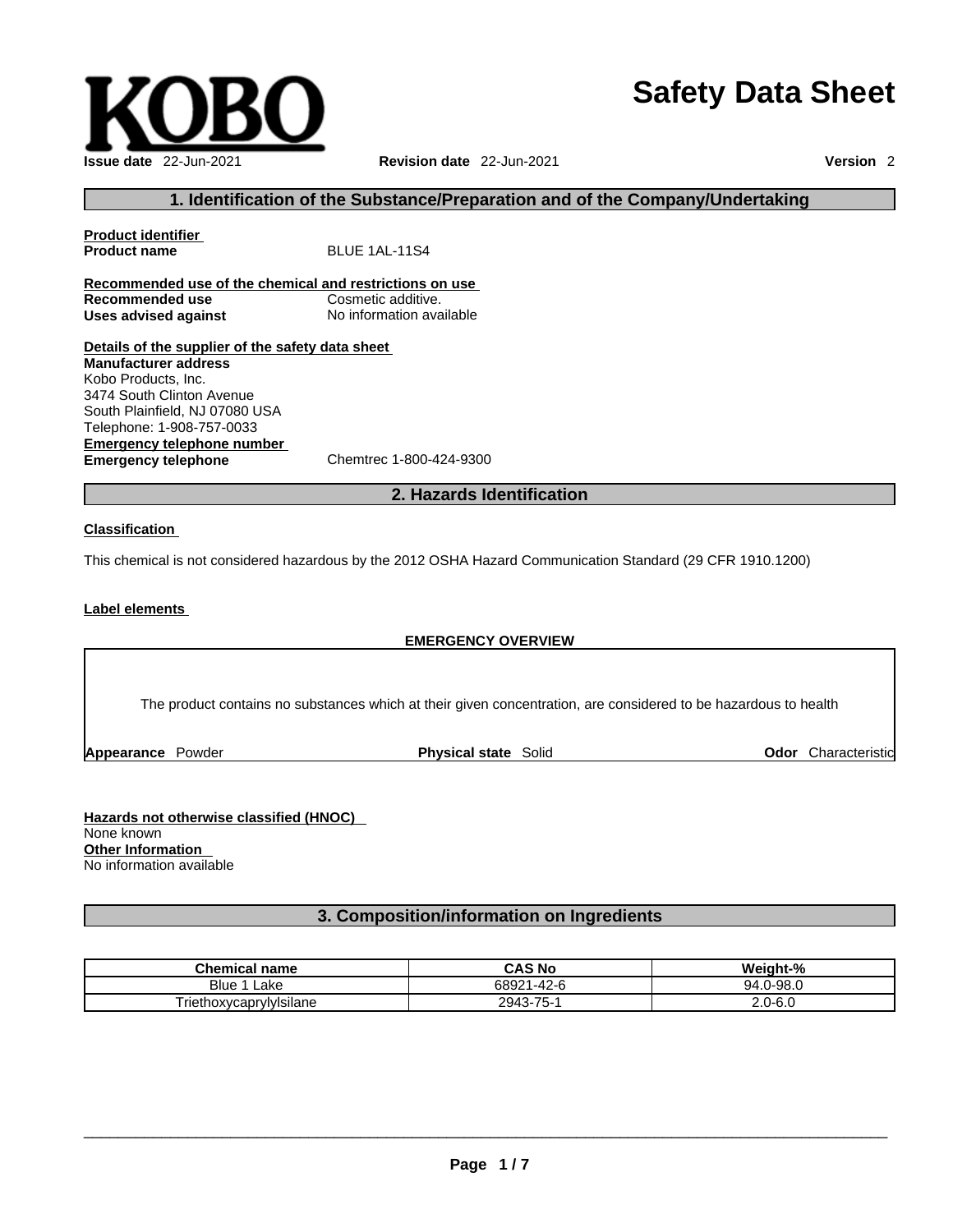## **4. First aid measures**

#### **First aid measures**

| <b>General advice</b>                                                      | If symptoms persist, call a physician.                                                                                             |  |
|----------------------------------------------------------------------------|------------------------------------------------------------------------------------------------------------------------------------|--|
| Eye contact                                                                | Rinse immediately with plenty of water, also under the eyelids, for at least 15 minutes. If<br>symptoms persist, call a physician. |  |
| <b>Skin contact</b>                                                        | Wash off immediately with soap and plenty of water while removing all contaminated<br>clothes and shoes.                           |  |
| <b>Inhalation</b>                                                          | Remove to fresh air. If breathing is irregular or stopped, administer artificial respiration.                                      |  |
| Ingestion                                                                  | If swallowed, do not induce vomiting: seek medical advice immediately and show this<br>container or label.                         |  |
| Self-protection of the first aider                                         | Use personal protective equipment as required.                                                                                     |  |
| Most important symptoms and effects, both acute and delayed                |                                                                                                                                    |  |
| <b>Symptoms</b>                                                            | No known effects under normal use conditions.                                                                                      |  |
| Indication of any immediate medical attention and special treatment needed |                                                                                                                                    |  |
| Note to physicians                                                         | Effects of exposure (inhalation, ingestion or skin contact) to substance may be delayed.                                           |  |
|                                                                            |                                                                                                                                    |  |

# **5. Fire-fighting measures**

#### **Suitable extinguishing media**

Use extinguishing measures that are appropriate to local circumstances and the surrounding environment.

#### **Unsuitable extinguishing media** No information available.

# **Specific hazards arising from the chemical**

None in particular.

**Explosion data Sensitivity to mechanical impact** None. **Sensitivity to static discharge** 

#### **Protective equipment and precautions for firefighters**

Use personal protective equipment as required.

#### **6. Accidental release measures**

# **Personal precautions, protective equipment and emergency procedures**

| <b>Personal precautions</b>                          | Use personal protective equipment as required. Avoid contact with eyes and skin. Wash<br>thoroughly after handling. |  |
|------------------------------------------------------|---------------------------------------------------------------------------------------------------------------------|--|
| For emergency responders                             | Use personal protective equipment as required.                                                                      |  |
| <b>Environmental precautions</b>                     | Collect spillage. Do not allow into any sewer, on the ground or into any body of water.                             |  |
| Methods and material for containment and cleaning up |                                                                                                                     |  |
| <b>Methods for containment</b>                       | Prevent further leakage or spillage if safe to do so.                                                               |  |
| Methods for cleaning up                              | Avoid creating dust. Sweep up and shovel into suitable containers for disposal.                                     |  |
| <b>Prevention of secondary hazards</b>               | Clean contaminated objects and areas thoroughly observing environmental regulations.                                |  |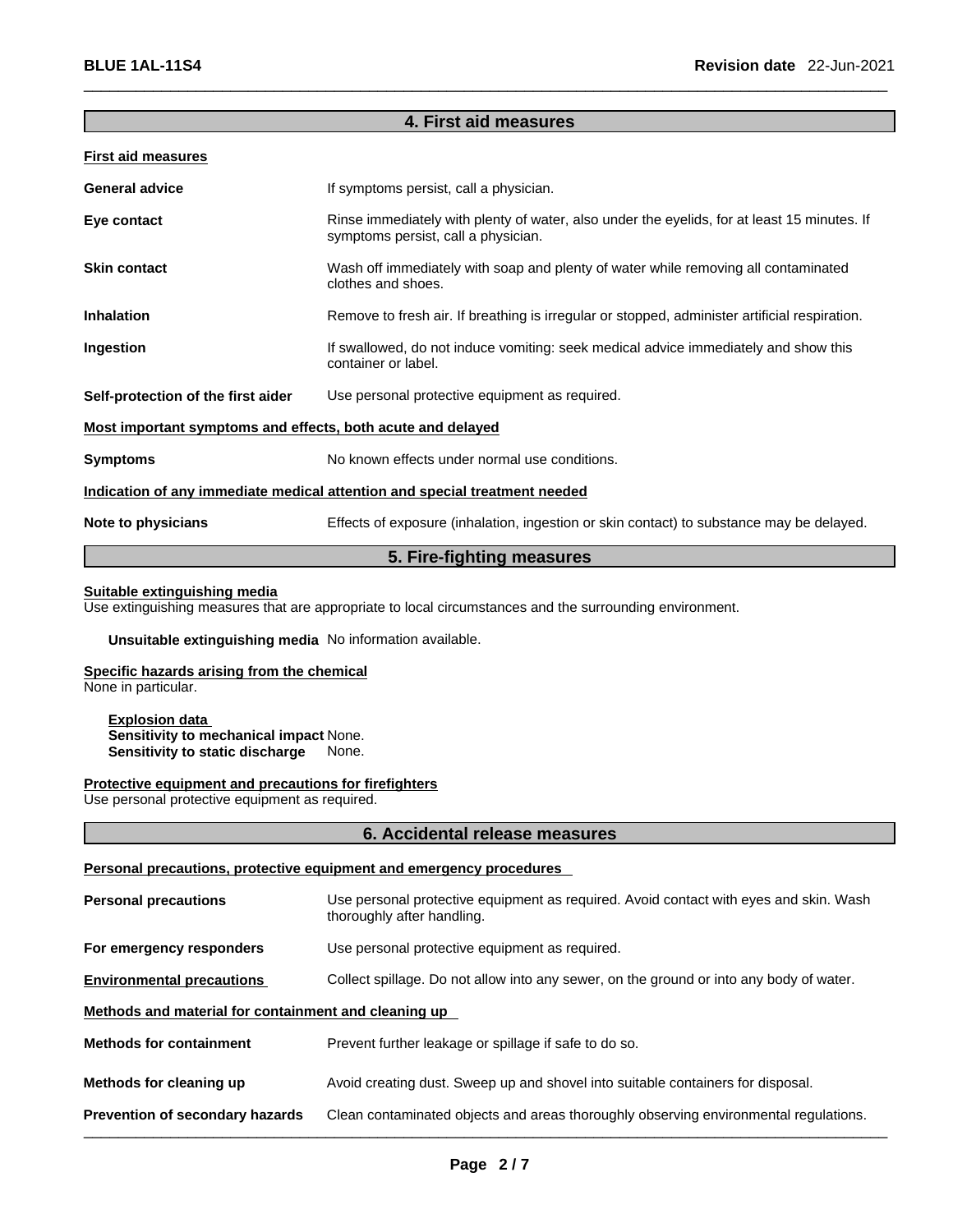|                                                              | 7. Handling and Storage                                                                                              |
|--------------------------------------------------------------|----------------------------------------------------------------------------------------------------------------------|
| <b>Precautions for safe handling</b>                         |                                                                                                                      |
| Advice on safe handling                                      | Use personal protective equipment as required. Use only in well-ventilated areas. Wash<br>thoroughly after handling. |
| Conditions for safe storage, including any incompatibilities |                                                                                                                      |
| <b>Storage conditions</b>                                    | Keep container tightly closed in a dry and well-ventilated place. Store at ambient conditions.                       |
| Incompatible materials                                       | Strong oxidizing agents. Strong acids.                                                                               |
|                                                              | 8. Exposure Controls/Personal Protection                                                                             |
| <b>Control parameters</b>                                    |                                                                                                                      |
| <b>Exposure guidelines</b>                                   | Not applicable.                                                                                                      |
| <b>Appropriate engineering controls</b>                      |                                                                                                                      |
| <b>Engineering controls</b>                                  | Ensure adequate ventilation, especially in confined areas.                                                           |
|                                                              | Individual protection measures, such as personal protective equipment                                                |
| <b>Eye/face protection</b>                                   | Wear safety glasses with side shields (or goggles).                                                                  |
| Skin and body protection                                     | Wear protective gloves and protective clothing.                                                                      |
| <b>Respiratory protection</b>                                | In case of insufficient ventilation, wear suitable respiratory equipment.                                            |
| <b>General hygiene considerations</b>                        | Handle in accordance with good industrial hygiene and safety practice. Wash contaminated<br>clothing before reuse.   |
|                                                              |                                                                                                                      |

# **9. Physical and Chemical Properties**

# **Information on basic physical and chemical properties**

| <b>Physical state</b>            | Solid              |                          |                          |
|----------------------------------|--------------------|--------------------------|--------------------------|
| Appearance                       | Powder             | Odor                     | Characteristic           |
| Color                            | <b>Blue</b>        | <b>Odor threshold</b>    | No information available |
| <b>Property</b>                  | Values             | Remarks • Method         |                          |
| рH                               |                    | No information available |                          |
| Melting point / freezing point   |                    | No information available |                          |
| Boiling point / boiling range    |                    | No information available |                          |
| <b>Flash point</b>               |                    | No information available |                          |
| <b>Evaporation rate</b>          |                    | No information available |                          |
| Flammability (solid, gas)        |                    | No information available |                          |
| <b>Flammability limit in air</b> |                    |                          |                          |
| <b>Upper flammability limit</b>  |                    | No information available |                          |
| Lower flammability limit         |                    | No information available |                          |
| Vapor pressure                   |                    | No information available |                          |
| Vapor density                    |                    | No information available |                          |
| <b>Specific gravity</b>          |                    | No information available |                          |
| <b>Water solubility</b>          | Insoluble in water |                          |                          |
| Solubility in other solvents     |                    | No information available |                          |
| <b>Partition coefficient</b>     |                    | No information available |                          |
| <b>Autoignition temperature</b>  |                    | No information available |                          |
| <b>Hyphen</b>                    |                    | No information available |                          |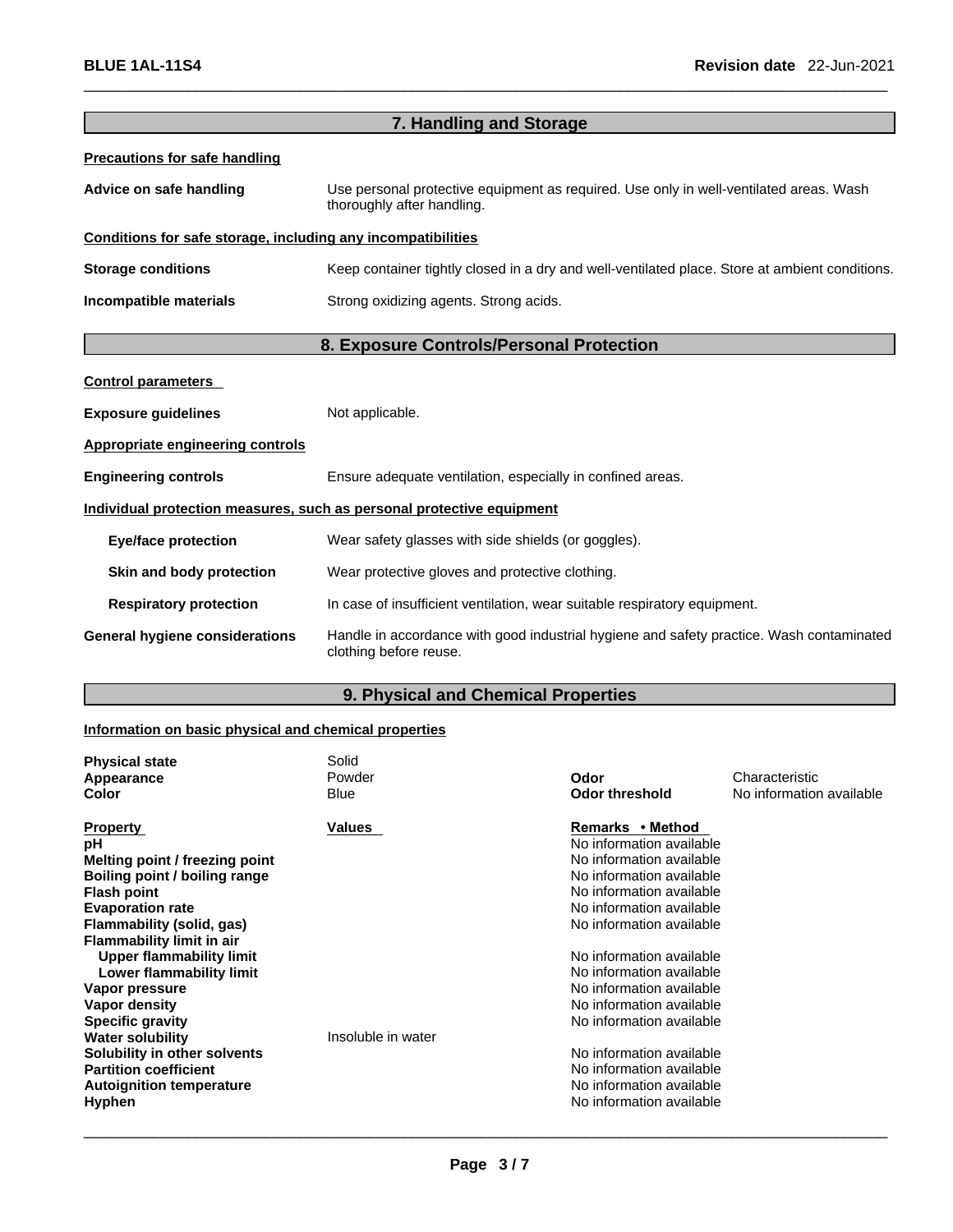\_\_\_\_\_\_\_\_\_\_\_\_\_\_\_\_\_\_\_\_\_\_\_\_\_\_\_\_\_\_\_\_\_\_\_\_\_\_\_\_\_\_\_\_\_\_\_\_\_\_\_\_\_\_\_\_\_\_\_\_\_\_\_\_\_\_\_\_\_\_\_\_\_\_\_\_\_\_\_\_\_\_\_\_\_\_\_\_\_\_\_\_\_ **BLUE 1AL-11S4 Revision date** 22-Jun-2021

**Kinematic viscosity No information available No** information available **Explosive properties** 

**Other Information**

**Softening point**<br> **Molecular weight**<br> **Molecular weight**<br> **Molecular weight**<br> **Molecular weight No information available VOC Content (%)** No information available **Density No information available Bulk density No information available** 

**Dynamic viscosity**<br> **Explosive properties**<br> **Explosive properties**<br> **Explosive properties Oxidizing properties by a straight of the straight of the straight of the SN of the SN of the SN of the SN of the SN of the SN of the SN of the SN of the SN of the SN of the SN of the SN of the SN of the SN of the SN of** 

# **10. Stability and Reactivity**

**Reactivity**  No data available

#### **Chemical stability**

Stable under normal conditions.

## **Possibility of hazardous reactions**

None under normal processing.

**Hazardous polymerization** Hazardous polymerization does not occur.

**Conditions to avoid** None known.

#### **Incompatible materials**

Strong oxidizing agents. Strong acids.

# **Hazardous decomposition products** .

None under normal use conditions

# **11. Toxicological Information**

# **Information on likely routes of exposure**

#### **Product information**

| <b>Inhalation</b>   | No data available. |
|---------------------|--------------------|
| Eye contact         | No data available. |
| <b>Skin contact</b> | No data available. |
| Ingestion           | No data available. |

#### **Component Information**

| <b>Chemical name</b>    | Oral LD50                       | <b>Dermal LD50</b>       | <b>Inhalation LC50</b> |
|-------------------------|---------------------------------|--------------------------|------------------------|
| Triethoxycaprylylsilane | 10060 µL/kg<br>ˈRat<br>-<br>- 1 | Rabbit<br>$= 6730$ mg/kg | > 22 ppm<br>(Rat)4 h   |
|                         |                                 | Rabbit<br>8000 ma/ka     |                        |

#### **Symptoms related to the physical, chemical and toxicological characteristics**

**Symptoms** No information available.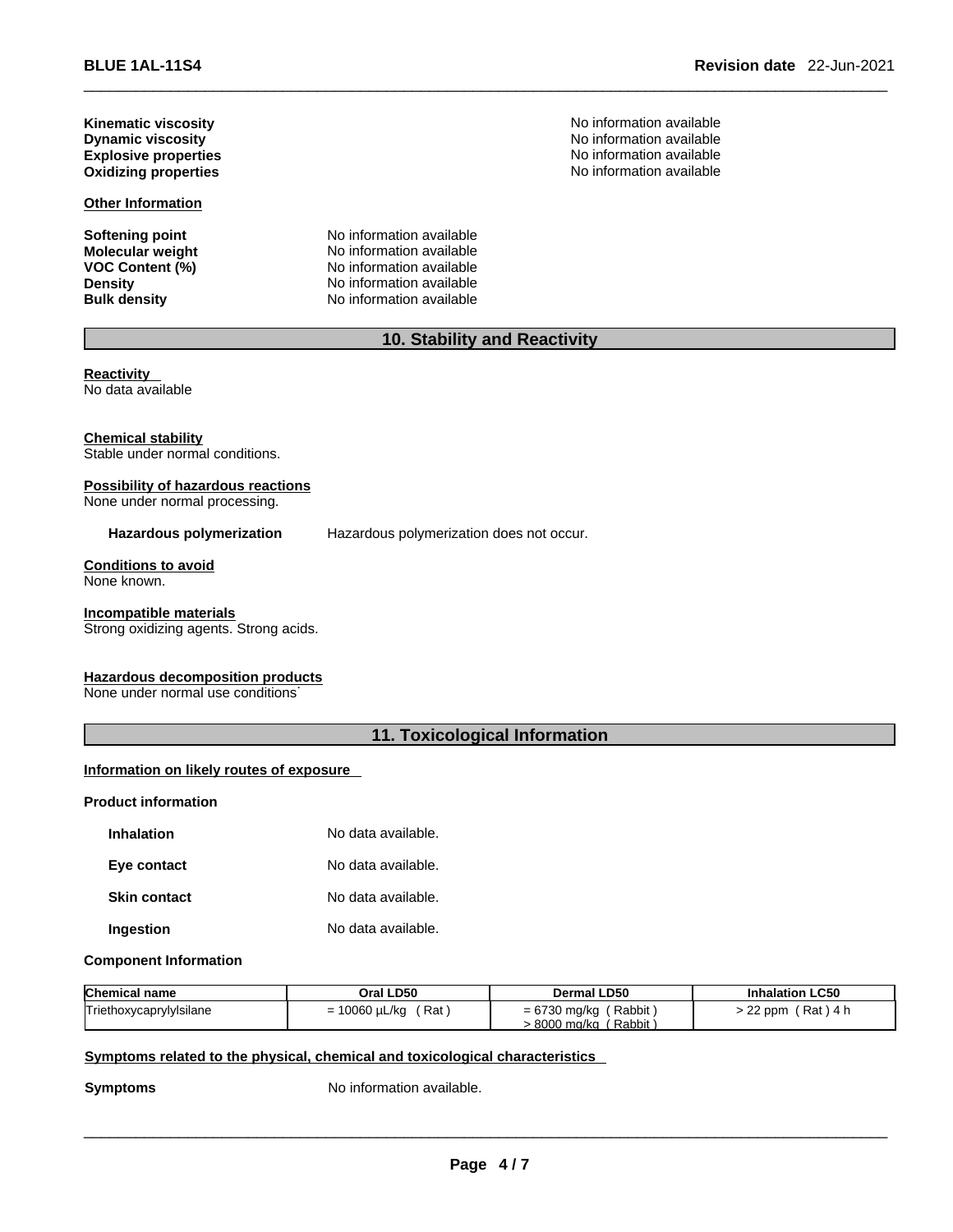# **Delayed and immediate effects as well as chronic effects from short and long-term exposure**

| <b>Skin corrosion/irritation</b>  | No information available.                                                                 |
|-----------------------------------|-------------------------------------------------------------------------------------------|
| Serious eye damage/eye irritation | No information available.                                                                 |
| <b>Irritation</b>                 | No information available.                                                                 |
| <b>Corrosivity</b>                | No information available.                                                                 |
| <b>Sensitization</b>              | No information available.                                                                 |
| Germ cell mutagenicity            | No information available.                                                                 |
| Carcinogenicity                   | This product does not contain any carcinogens or potential carcinogens as listed by OSHA, |
|                                   | IARC or NTP.                                                                              |
| <b>Reproductive toxicity</b>      | No information available.                                                                 |
| <b>STOT - single exposure</b>     | No information available.                                                                 |
| <b>STOT - repeated exposure</b>   | No information available.                                                                 |
| <b>Aspiration hazard</b>          | No information available.                                                                 |

# **12. Ecological Information**

#### **Ecotoxicity**

| <b>Chemical name</b>    | Algae/aguatic plants | Fish                            | Crustacea |
|-------------------------|----------------------|---------------------------------|-----------|
| Triethoxycaprylylsilane |                      | 0.055: 96 h Oncorhynchus mykiss |           |
|                         |                      | mg/L LC50 flow-through          |           |

#### **Persistence and degradability**

No information available.

#### **Bioaccumulation**

No information available.

**Other adverse effects** No information available

# **13. Disposal Considerations**

| Waste treatment methods |                                                                                                        |
|-------------------------|--------------------------------------------------------------------------------------------------------|
| Disposal of wastes      | Disposal should be in accordance with applicable regional, national and local laws and<br>regulations. |
| Contaminated packaging  | Disposal should be in accordance with applicable regional, national and local laws and<br>regulations. |

# **14. Transport Information**

| <b>DOT</b>  | Not regulated |
|-------------|---------------|
| ICAO (air)  | Not regulated |
| <b>IATA</b> | Not regulated |
| <b>IMDG</b> | Not regulated |
| <b>RID</b>  | Not regulated |
| <b>ADR</b>  | Not regulated |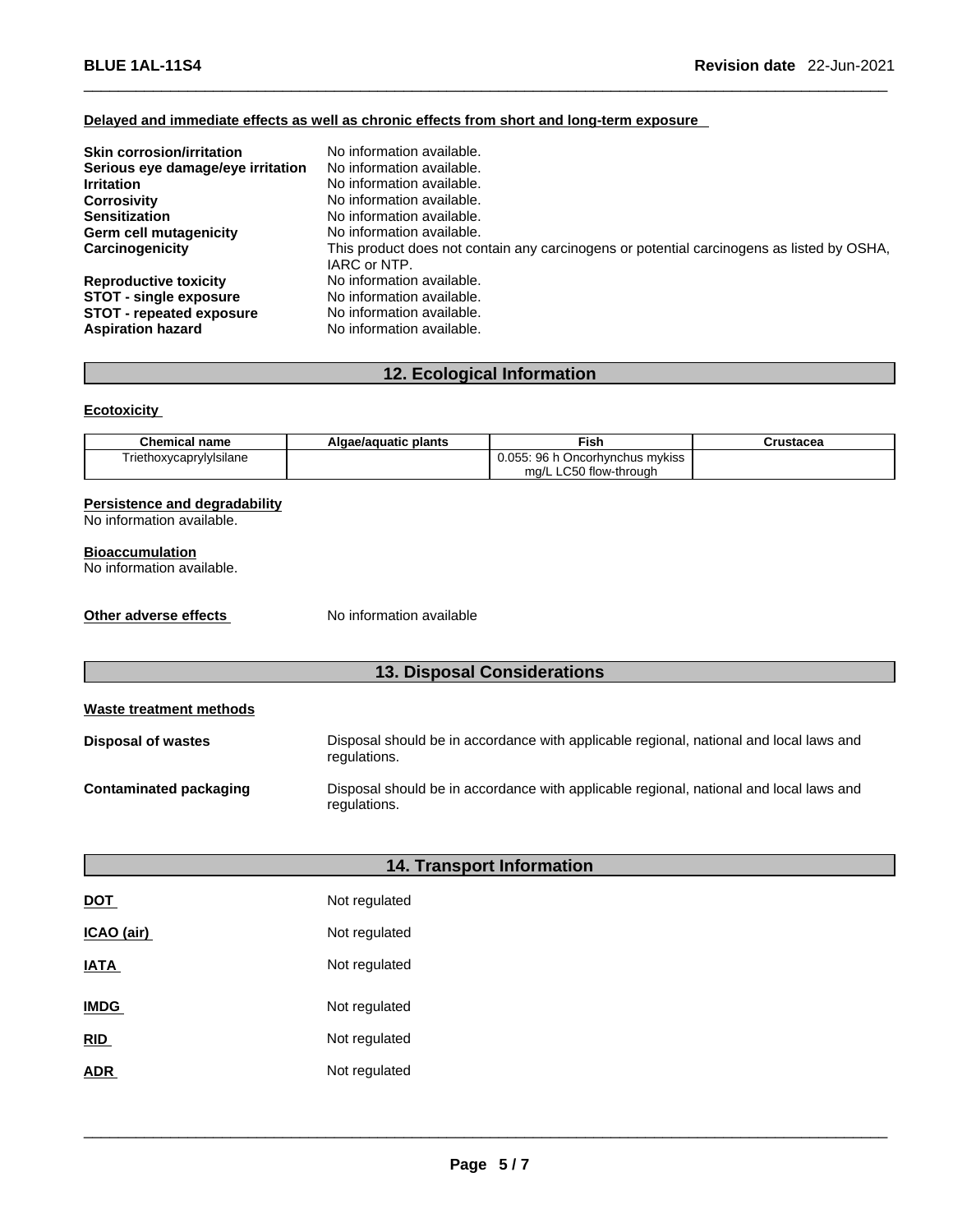# **15. Regulatory information**

| <b>International Inventories</b> |                |
|----------------------------------|----------------|
| <b>TSCA</b>                      | Complies       |
| <b>DSL/NDSL</b>                  | Complies       |
| <b>EINECS/ELINCS</b>             | Complies       |
| <b>ENCS</b>                      | Not Determined |
| <b>IECSC</b>                     | Complies       |
| <b>KECL</b>                      | Not Determined |
| <b>PICCS</b>                     | Complies       |
| <b>AICS</b>                      | Complies       |

#### **Legend:**

**TSCA** - United States Toxic Substances Control Act Section 8(b) Inventory

**DSL/NDSL** - Canadian Domestic Substances List/Non-Domestic Substances List

 **EINECS/ELINCS** - European Inventory of Existing Chemical Substances/European List of Notified Chemical Substances

**ENCS** - Japan Existing and New Chemical Substances

**IECSC** - China Inventory of Existing Chemical Substances

**KECL** - Korean Existing and Evaluated Chemical Substances

**PICCS** - Philippines Inventory of Chemicals and Chemical Substances

**AICS** - Australian Inventory of Chemical Substances

#### **US Federal Regulations**

#### **SARA 313**

Section 313 of Title III of the Superfund Amendments and Reauthorization Act of 1986 (SARA). This product does not contain any chemicals which are subject to the reporting requirements of the Act and Title 40 of the Code of Federal Regulations, Part 372

#### **SARA 311/312 Hazard Categories**

| Acute health hazard               | N٥ |
|-----------------------------------|----|
| <b>Chronic Health Hazard</b>      | No |
| Fire hazard                       | No |
| Sudden release of pressure hazard | N٥ |
| <b>Reactive Hazard</b>            | No |

#### **CWA (Clean WaterAct)**

This product does not contain any substances regulated as pollutants pursuant to the Clean Water Act (40 CFR 122.21 and 40 CFR 122.42)

#### **CERCLA**

This material, as supplied, does not contain any substances regulated as hazardous substances under the Comprehensive Environmental Response Compensation and Liability Act (CERCLA) (40 CFR 302) or the Superfund Amendments and Reauthorization Act (SARA) (40 CFR 355). There may be specific reporting requirements at the local, regional, or state level pertaining to releases of this material

# **US State Regulations**

#### **California Proposition 65**

This product does not contain any Proposition 65 chemicals

#### **U.S. State Right-to-Know Regulations**

This product does not contain any substances regulated by state right-to-know regulations